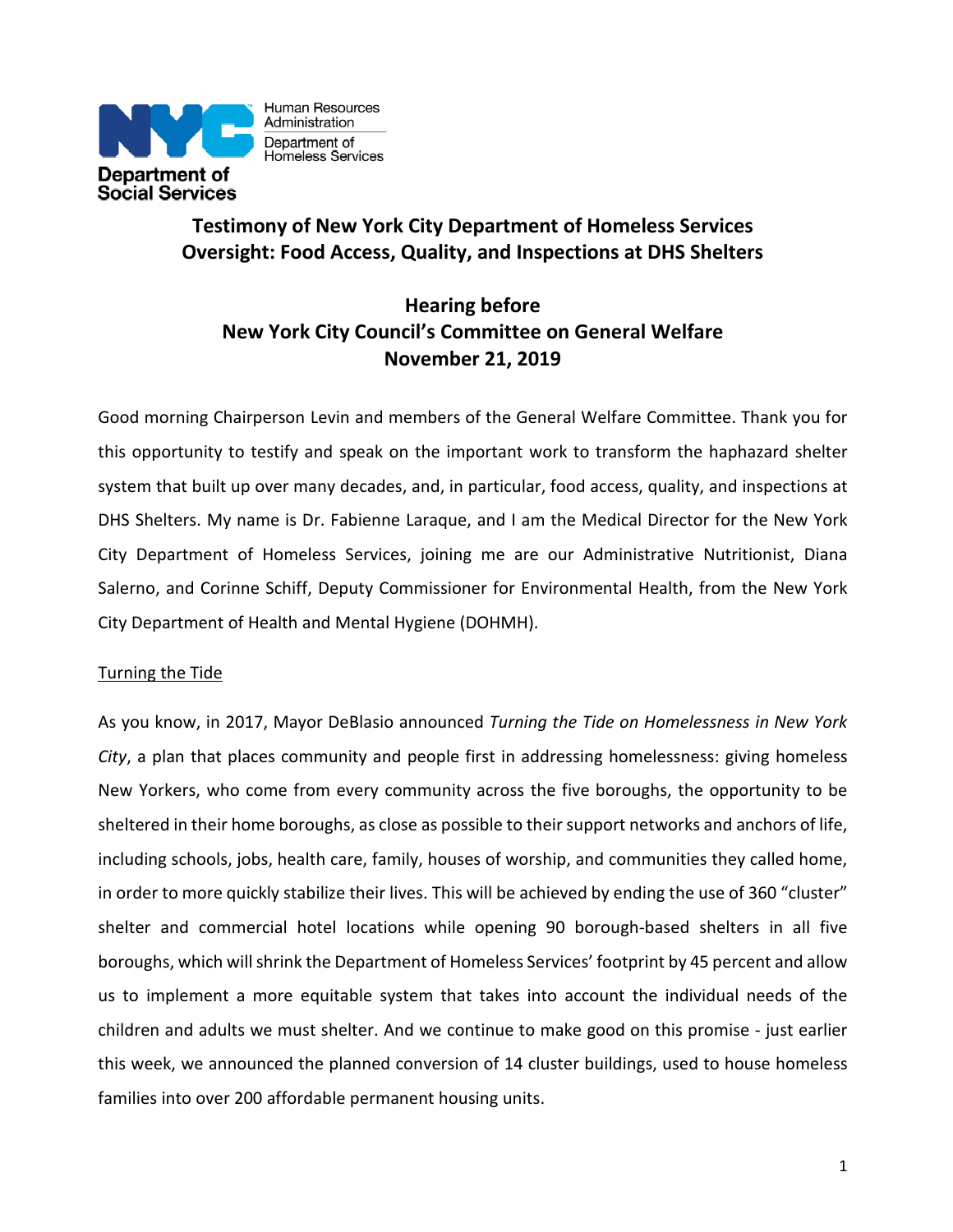### Office of the Medical Director

Our efforts to transform the past approach to providing shelter has included investments in how DHS delivers and ensures health care for those seeking or residing in shelter. One of those investments was adding appropriately licensed and experienced clinical staff to the office I manage – The Office of the Medical Director. These additional staff allow DHS to better respond to those in shelter with medical and behavioral health needs and to design, plan, and oversee such services.

The Office of the Medical Director has oversight with regards to medical, health, and mental health standards and related consultation needs of the DHS system. My Office, comprised of an integrated and complementary highly-skilled team: has implemented a successful overdose prevention program; is working with DOHMH and DHS' Program teams to provide hepatitis A vaccinations to street homeless clients and clients residing in mental health and substance use shelters; is developing tools and mechanisms for increasing access to care; is improving the quality of food and medical services; and works to develop standard guidelines and procedures in collaboration with the DHS Facility and Logistics Division and Program Divisions which, respectively, conduct overall shelter inspections and have oversight of all aspects of shelter operations and shelter compliance with standards.

### Food Safety

Foodborne illness, obesity, and heart disease are conditions that are impacted by the food a person consumes, and particularly for foodborne illness, a serious health concern, we take strong measures to ensure shelters meet the state sanitary code, federal guidelines, the New York City Health Code, and the NYC Food Standards. The health and safety of our clients are of the utmost importance. For this reason, we invest in providing guidance, training, tools, and technical assistance for proper food services in shelters.

All shelter employees responsible for receiving, storing, preparing, and/or distributing mealsto DHS clients must follow guidelines set forth by the agency, based on NYC Health Code Article 81, and federal and state guidelines. For instance, shelter employees must be trained on food safety; free of communicable diseases transmittable by food, water, hands or air; and compliant with work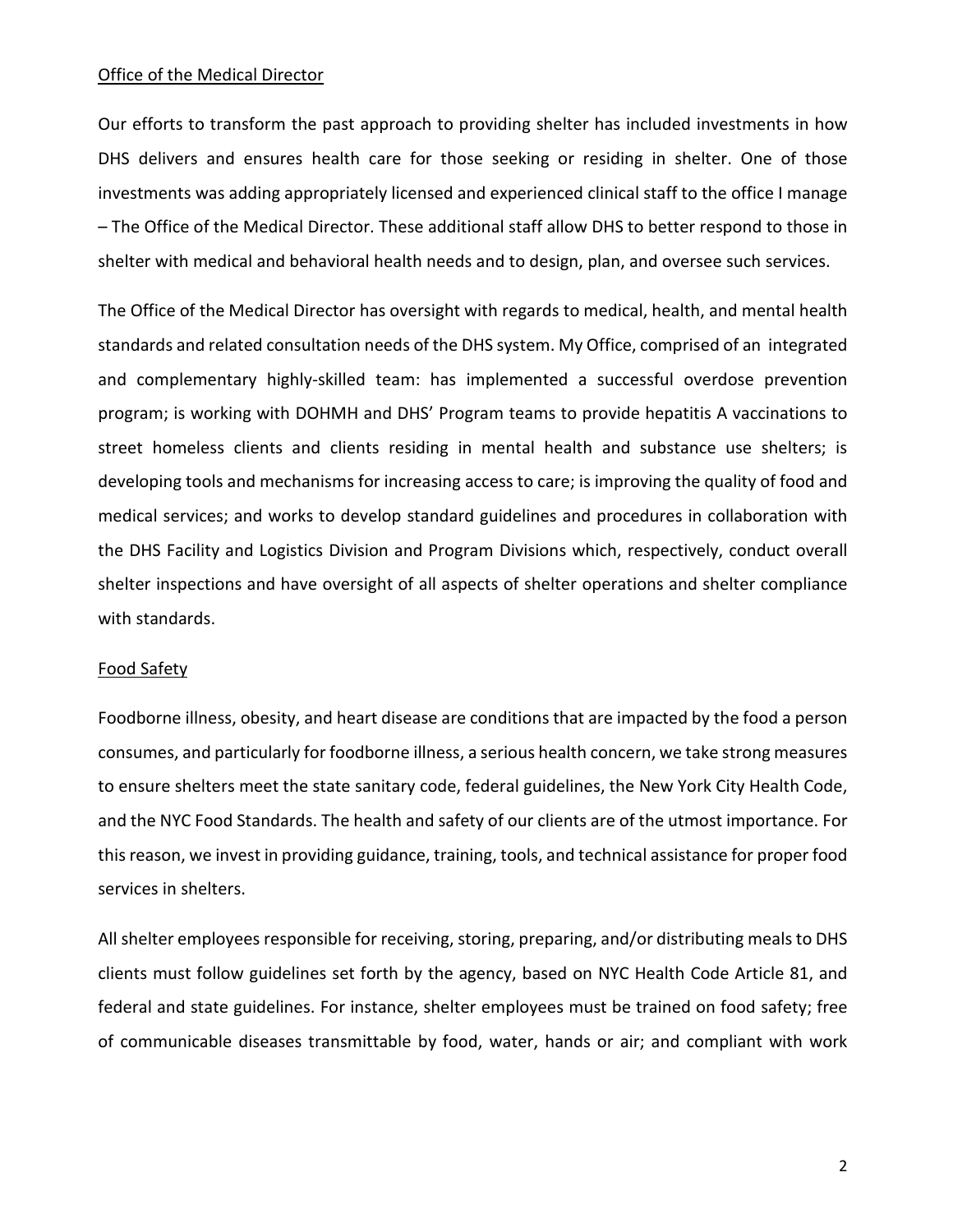requirements, such as wearing hair restraints and gloves, when serving food, and practicing good hand hygiene.

Sites that prepare, store, heat and/or distribute meals to DHS clients are required to obtain a food service establishment (FSE) permit from the Health Department and comply with the City Health Code and the food and nutrition standards. Sites are annually inspected by the Health Department, and must communicate the inspection results with DHS. As with all food service establishments in New York City, the DHS sites must have a certified NYC food handler, who has received food protection training, present during all hours of the food service operation and when receiving meals and food ingredients. DHS is regularly monitoring the status of shelters' FSE permits - as they are annual permits, there is constant surveillance of permit statuses across the DHS system to ensure sites are abiding by the DOHMH permit requirement.

Along with regular food service inspections completed by DOHMH, DHS, as part of the Routine Site Review Inspection which is our primary tool to inspect and assess the physical plant conditions of our shelters to ensure they are in compliance with codes, regulations, and laws, also conducts semiannual food service inspections of all DHS directly-run and contracted shelters. If necessary, a corrective action plan must be submitted to DHS within 14 business days.

Shelters are required to develop and implement procedures to ensure meals meet the food safety standards outlined in local, state and federal food sanitation codes, and to conduct regular food safety quality tests to maintain high food safety standards.

An important point to underscore is that when food is delivered, good food safety management is essential. Shelters must ensure that all food ingredients and meals received are not expired, are properly labeled, are of acceptable temperature and quality, and are subsequently stored according to sanitary standards.

To assist shelters in their efforts to ensure food safety and abide by food sanitation codes, DHS has issued a procedure bulletin that outlines all the food safety points I have mentioned, as well as other important areas to prevent food-borne illnesses, such as:

- Proper heating, reheating, or cooling of meals
- Monitoring of served food, refrigerator and freezer temperatures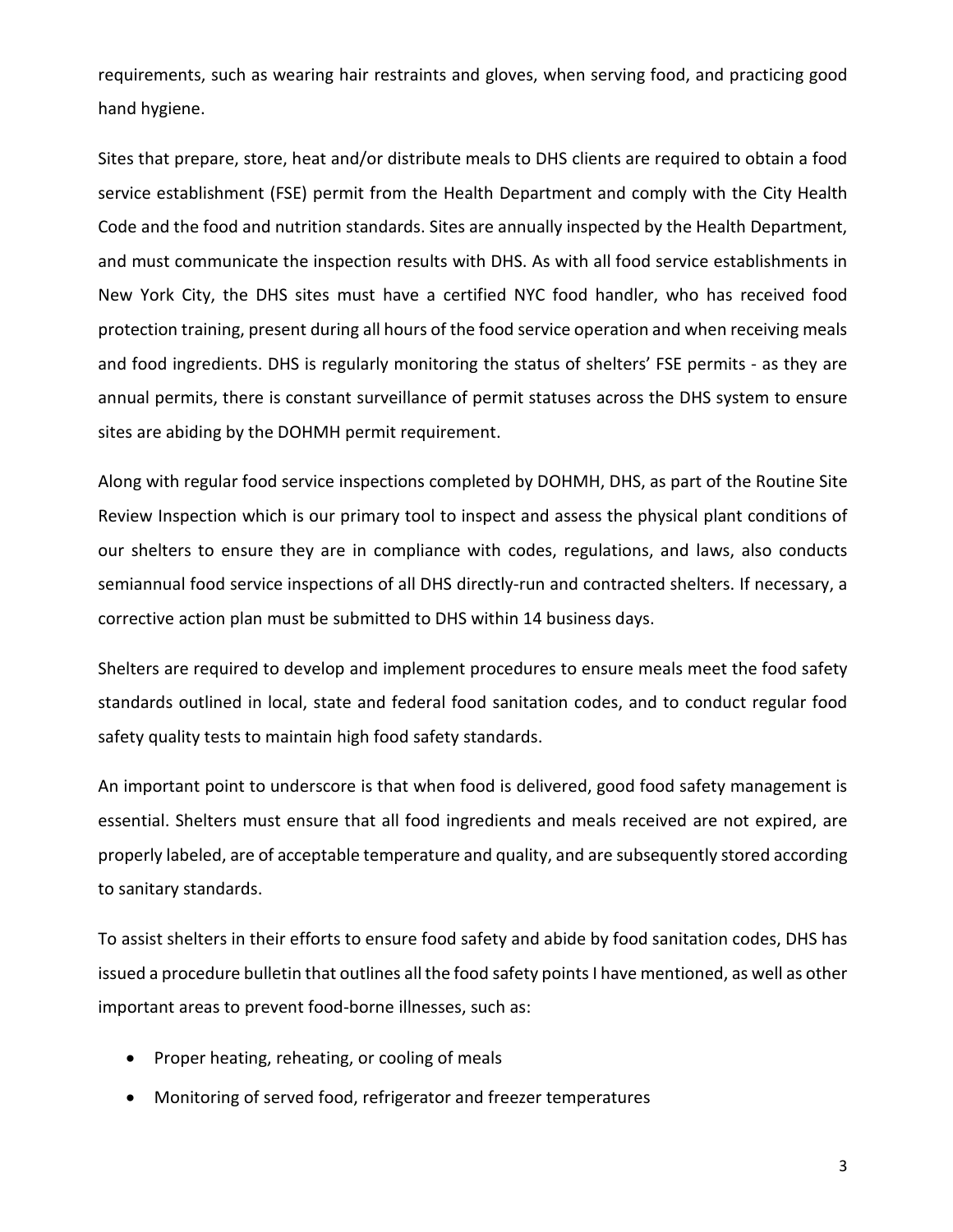• Proper washing of cooking and serving utensils and sanitizing of dishes and food contact surfaces

To support shelters in their efforts to comply with food safety standards, we develop training tools and guidance documents, offer corrective action plans, and are developing a webinar which shelter staff will have to review annually to keep up with their training on food safety. In addition, the DHS nutritionist provides regular technical assistance to shelter staff to assist with implementation of food safety standards.

### Nutrition

Obesity is a risk factor for many health conditions including diabetes, cardiovascular disease, and hypertension. In New York City, obesity is epidemic: more than half of adult New Yorkers are overweight or obese. The rate of childhood obesity is rising - nearly half of all elementary school children and Head Start children are not at a healthy weight. As the Administration testified in the Council's Food Equity hearing in September, we are well aware of the concern of accessto nutritious and healthy food for low-income New Yorkers — with our Administration partners and sister agencies, we are committed to increasing this access. An example is the creation and implementation of the *Plentiful* app to increase food pantry usage and help clients reduce the amount of money spent on food. Moreover, scientific evidence indicates that health outcomes are directly tied to access to adequate nutritious food.

New York City created the New York City Food Standards to reduce the prevalence of obesity-related health conditions by increasing access to healthy foods and improving dietary intake. These standards set forth the amount of nutrients, including sodium, protein, fat and sugar, and the types of food to be used (for example, whole grain products). Today, the Standards apply to the approximately 250 million meals and snacks per year that are served in places such as schools, senior centers, homeless shelters, child care centers, after school programs, correctional facilities, public hospitals and parks.

At DHS, we work closely with shelters to comply with the NYC Food Standards which contain standards for purchased foods as well as meals and snacks served. The Food Standards overarching goal is to help lower the risk of obesity, diabetes and cardiovascular disease for New Yorkers served